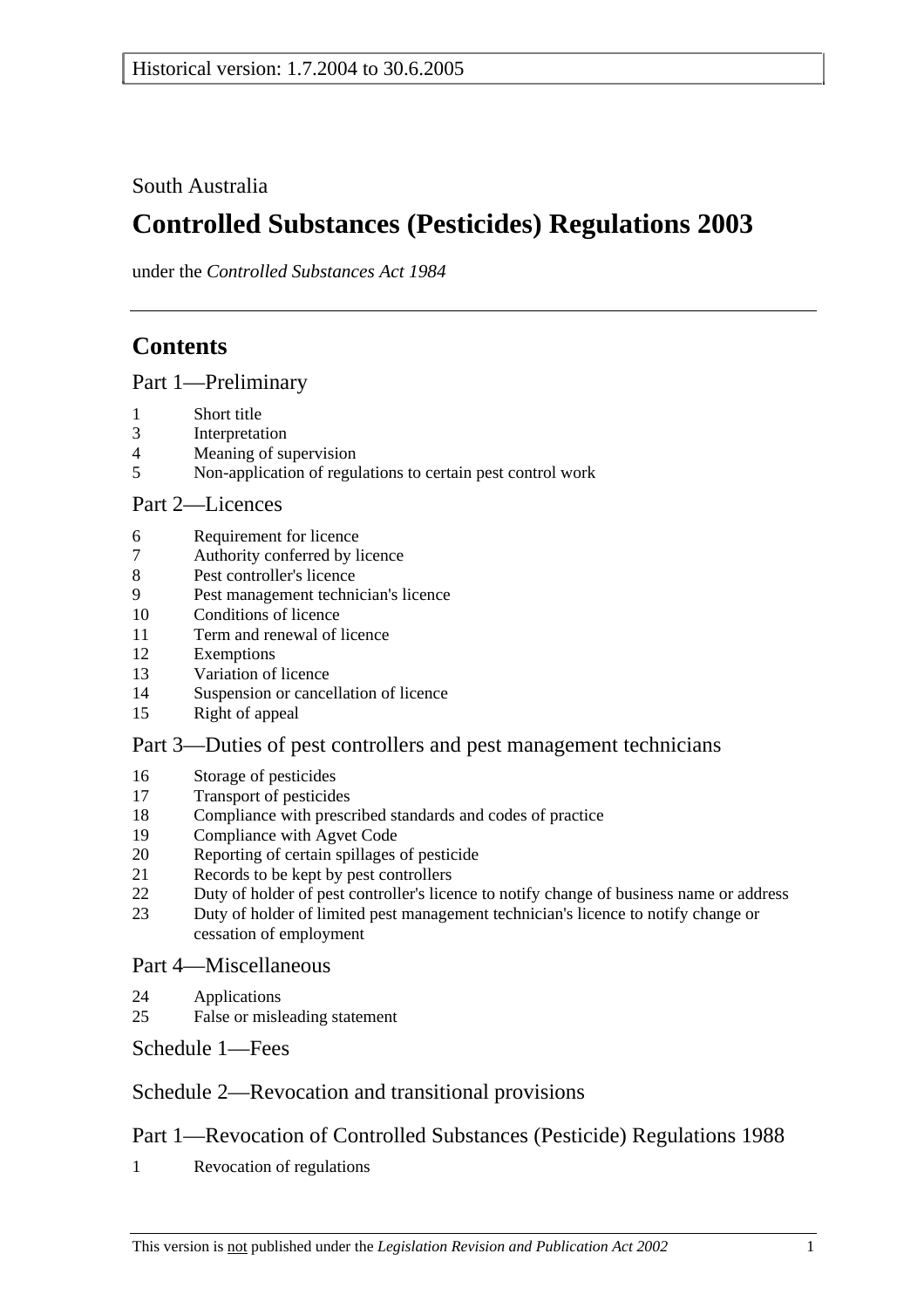#### Part 2—Transitional provisions

- 2 Interpretation
- 3 Continuation of licences
- 4 Continuation of exemptions

Legislative history

# **Part 1—Preliminary**

#### **1—Short title**

These regulations may be cited as the *Controlled Substances (Pesticides) Regulations 2003*.

### **3—Interpretation**

In these regulations, unless the contrary intention appears—

*Act* means the *Controlled Substances Act 1984*;

*Agvet Code* means the *Agvet Code of South Australia* (see section 5 of the *Agricultural and Veterinary Chemicals (South Australia) Act 1994*);

*approved label* has the meaning given by the Agvet Code;

*director*, in relation to a body corporate, has the same meaning as in the *Corporations Act 2001* of the Commonwealth;

*disposal*, in relation to pesticide, means—

- (a) disposal of unused pesticide; or
- (b) disposal of a container that has been used to hold pesticide;

*employ* includes engage under a contract for services;

*licensing authority* means the person or body designated from time to time by the Minister by instrument in writing as the licensing authority for the purposes of these regulations;

*Part 7 permit* means a permit under Part 7 of the Agvet Code;

*pest* has the meaning given by the Agvet Code;

*pest control business* means a business in which pest control work is performed for another for fee or reward;

*pest controller* means a person who carries on a pest control business:

*pest control work* means using a pesticide to—

- (a) kill, stupefy or repel a pest; or
- (b) inhibit the feeding of a pest; or
- (c) modify the physiology of a pest to alter its natural development or reproductive capacity,

and includes measuring, mixing, weighing or otherwise preparing a pesticide for such use;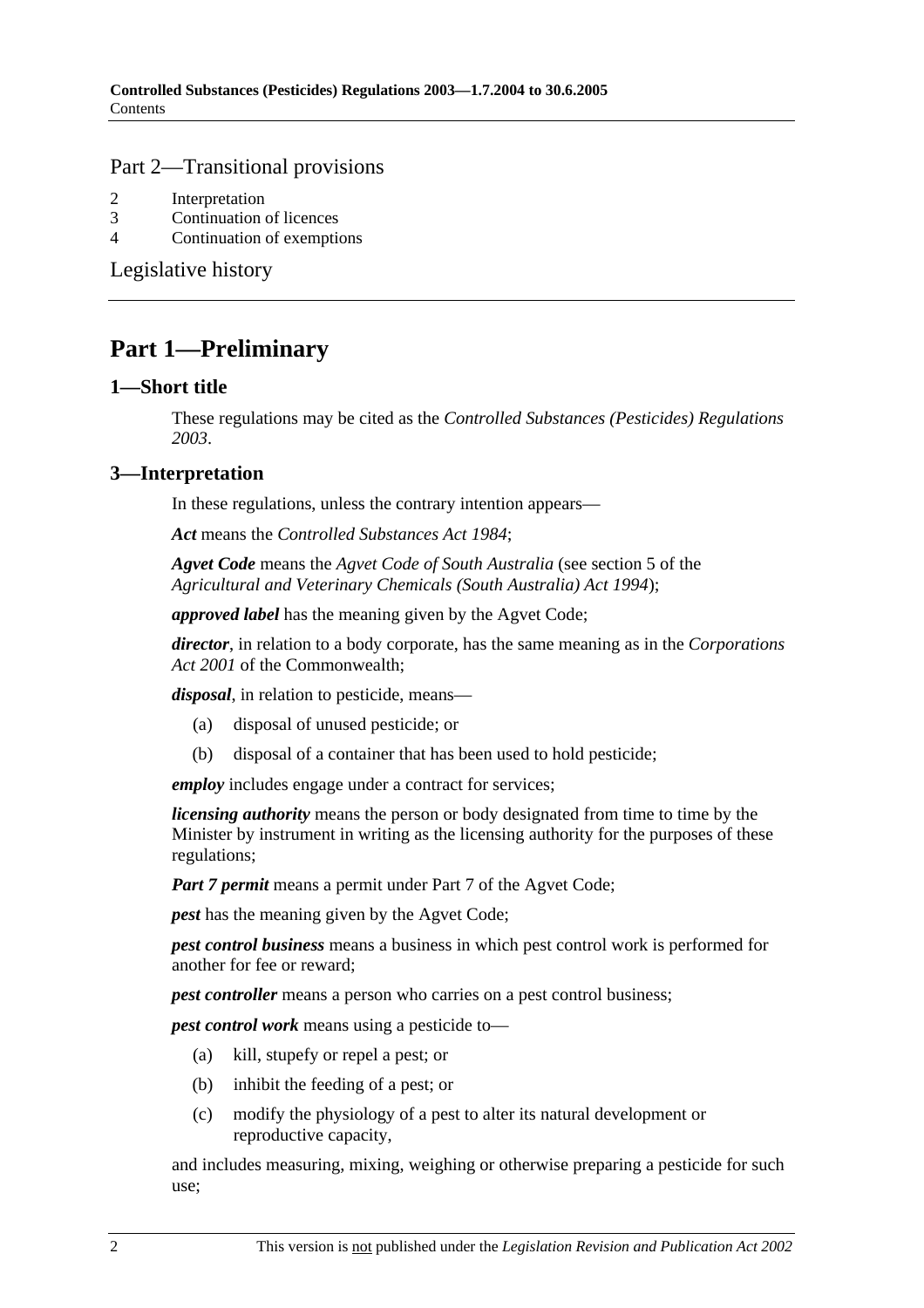*pesticide* means a substance or preparation that—

- (a) contains any proportion of a poison listed in schedule 5, schedule 6 or schedule 7 of the *Standard for the Uniform Scheduling of Drugs and Poisons* published by the National Drugs and Poisons Schedule Committee, as modified by and incorporated into the *Controlled Substances (Poisons) Regulations 1996*; and
- (b) is authorised under the Agvet Code for use for pest control work;

*pest management technician* means a person who personally performs pest control work in the course of a pest control business;

*pest management technician's licence* means a full pest management technician's licence or a limited pest management technician's licence.

#### **4—Meaning of supervision**

- (1) For the purposes of these regulations, pest control work is performed by a person under the supervision of another (the *supervisor*) if and only if—
	- (a) the pest control work is of a kind that the supervisor is licensed to perform; and
	- (b) the pesticides used in the pest control work are of a kind that the supervisor is licensed to use; and
	- (c) subject to subregulation (2), the supervisor is present within sight and sound of the person while the person is performing the work and is available—
		- (i) to advise or assist the person in the performance of the work; or
		- (ii) to intervene in the performance of the work,

as may be necessary in the circumstances of the case.

 (2) If, on application made by a pest controller who employs a person to perform pest control work under the supervision of another, the licensing authority determines that the competence of the person to perform pest control work is such that the level of supervision required by subregulation  $(1)(c)$  is unnecessary, that subregulation does not apply but instead the supervisor must be contactable in a manner approved by the licensing authority to provide advice or instruction to the person performing the pest control work, if necessary, while the person is performing the work.

### **5—Non-application of regulations to certain pest control work**

These regulations do not apply in relation to pest control work consisting only of—

- (a) the application of glyphosate by means of—
	- (i) hand-held equipment with a tank having a maximum capacity of 15 litres or less; or
	- (ii) a brush or similar implement; or
- (b) measuring, mixing, weighing or otherwise preparing glyphosate for application by such means.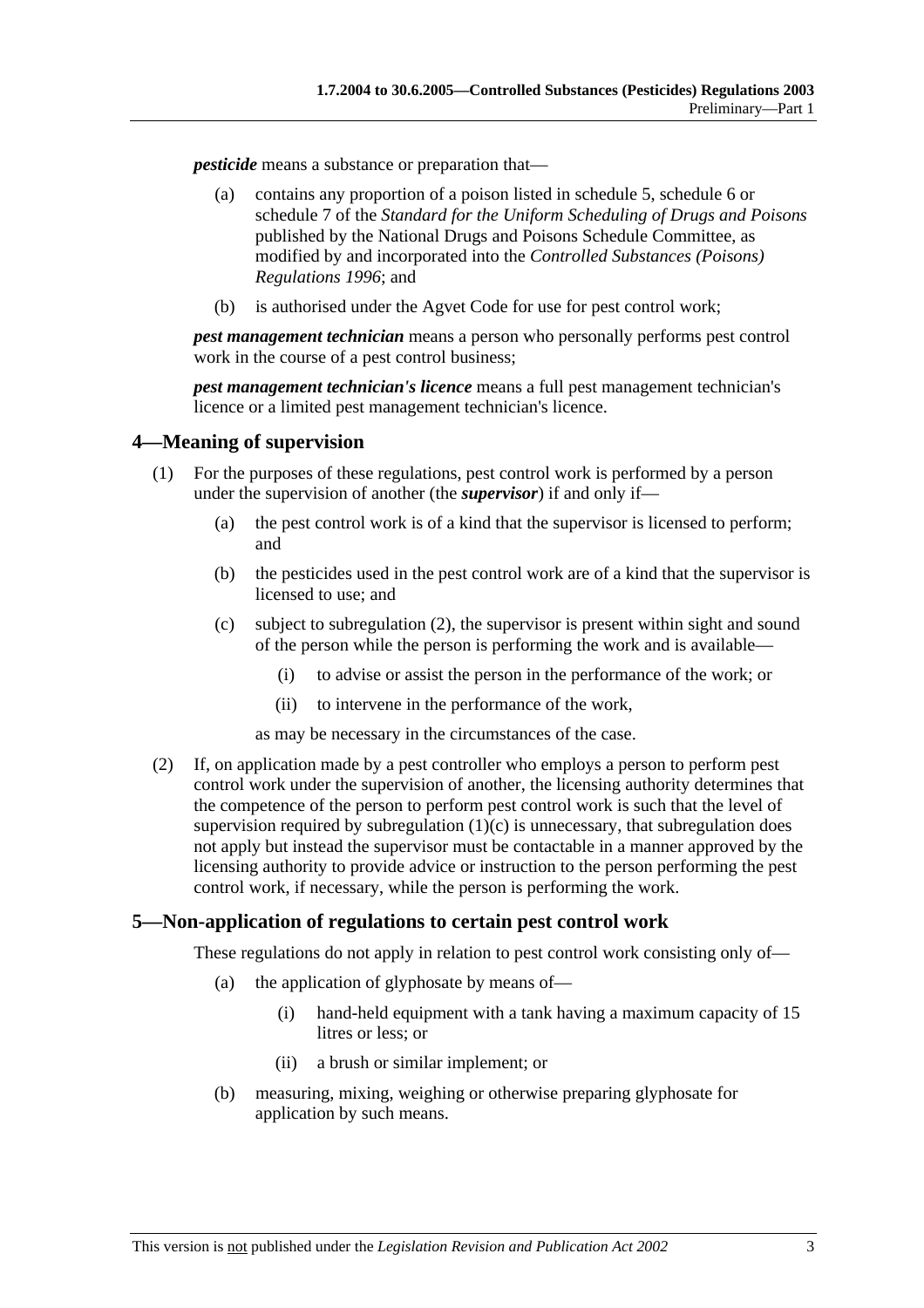# **Part 2—Licences**

### **6—Requirement for licence**

- (1) A person must not carry on a pest control business except as authorised by—
	- (a) a pest controller's licence under these regulations; or
	- (b) a commercial operator's licence issued under the *Agricultural and Veterinary Chemicals (Control of Use) Act 1995* of Tasmania as amended from time to time, or under an Act substituted for that Act; or
	- (c) registration as a commercial pesticide firm under the *Health Act 1911* of Western Australia as amended from time to time, or under an Act substituted for that Act.

Maximum penalty: \$5 000.

Expiation fee: \$315.

 (2) A person must not perform pest control work in the course of a pest control business except as authorised by a pest management technician's licence under these regulations.

Maximum penalty: \$5 000.

Expiation fee: \$315.

 (3) A person who carries on a pest control business must ensure that no person performs pest control work in the course of that business except as authorised by a pest management technician's licence under these regulations.

Maximum penalty: \$5 000.

Expiation fee: \$315.

# **7—Authority conferred by licence**

Subject to these regulations—

- (a) a pest controller's licence authorises the holder of the licence to carry on a pest control business in which pest control work of a kind specified in the licence using pesticides of a kind specified in the licence may be performed by the holder of a pest management technician's licence authorising pest control work of that kind by the use of pesticides of that kind;
- (b) a full pest management technicians's licence authorises the holder of the licence to perform pest control work of a kind specified in the licence using pesticides of a kind specified in the licence;
- (c) a limited pest management technician's licence authorises the holder of the licence to perform pest control work of a kind specified in the licence using pesticides of a kind specified in the licence under the supervision of the holder of a full pest management technician's licence.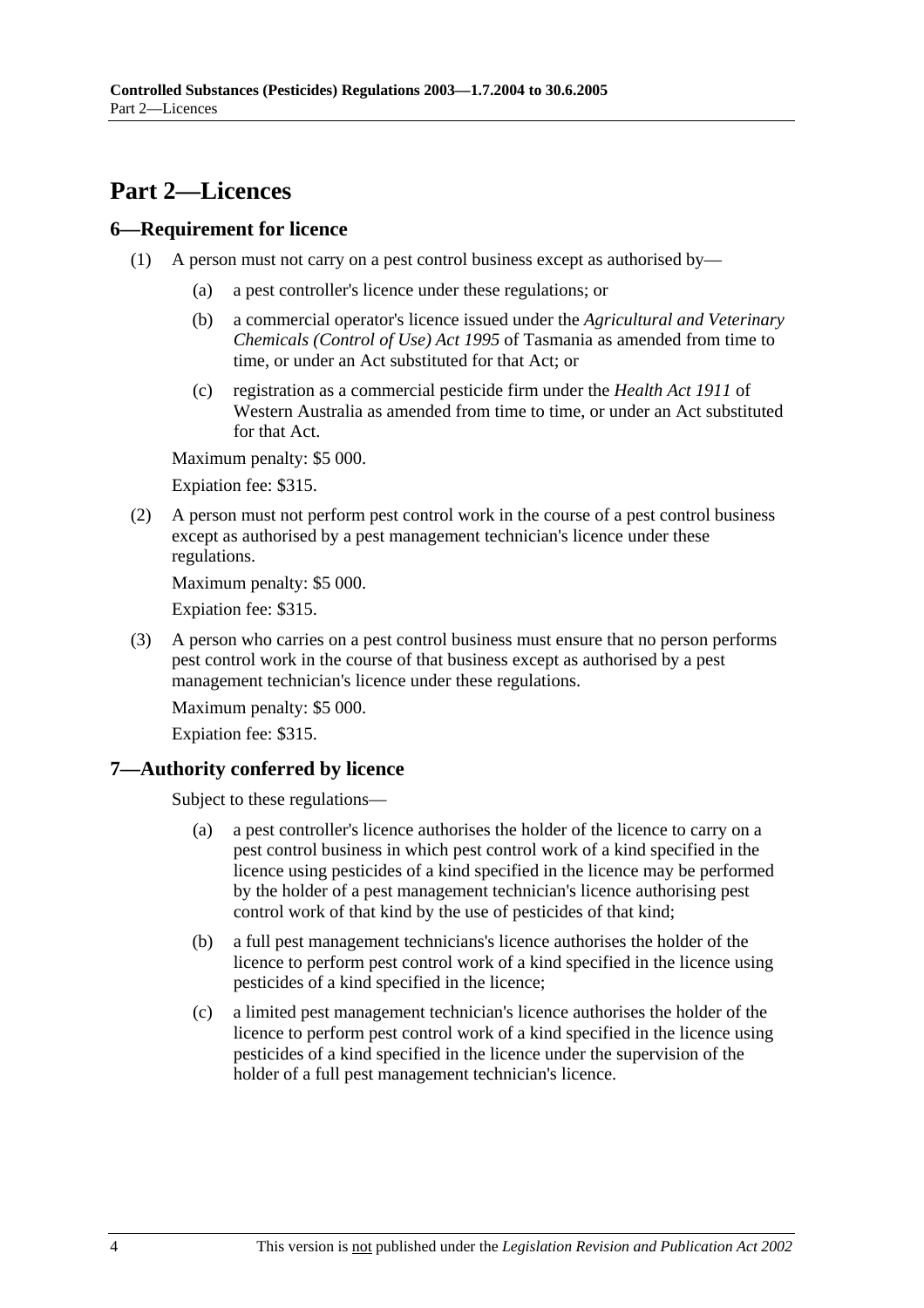#### **8—Pest controller's licence**

- (1) The licensing authority may grant an application for a pest controller's licence if satisfied—
	- (a) that the applicant—
		- (i) holds a full pest management technician's licence; or
		- (ii) employs a person who holds such a licence,

authorising the holder to perform pest control work of the kind, by the use of pesticides of the kind, for which the pest controller's licence is sought; and

- (b) that the applicant, or a person employed by the applicant, has an adequate knowledge of the requirements of these regulations and of the practices that should be followed in the conduct of a pest control business; and
- (c) that the applicant has appropriate equipment to perform pest control work of the kind for which the pest controller's licence is sought; and
- $(d)$  that—
	- (i) in the case of an application by a natural person—the applicant is otherwise a fit and proper person to hold a pest controller's licence; or
	- (ii) in the case of an application by a body corporate—each director of the body corporate is a fit and proper person to be the director of a body corporate that holds a pest controller's licence.
- (2) A pest controller's licence is subject to the following conditions:
	- (a) a condition that the holder of the licence will maintain any premises and equipment used for the purposes of the holder's pest control business in a clean, efficient and safe working condition;
	- (b) a condition that the holder of the licence will ensure that any pesticide, while handled or used in the course of the holder's pest control business, is under the direct control of the holder of a pest management technician's licence;
	- (c) a condition that the holder of the licence will ensure that any unused pesticide or any container used to hold a pesticide in the course of the pest controller's business is disposed of in a manner not likely to endanger the health of any person.

#### **9—Pest management technician's licence**

- (1) The licensing authority may grant an application for a full pest management technician's licence if satisfied that the applicant—
	- (a) has qualifications that the licensing authority considers appropriate having regard to the kind of pest control work for which the licence is sought; and
	- (b) is medically fit to perform pest control work of the kind for which the licence is sought; and
	- (c) is otherwise a fit and proper person to hold a pest management technician's licence.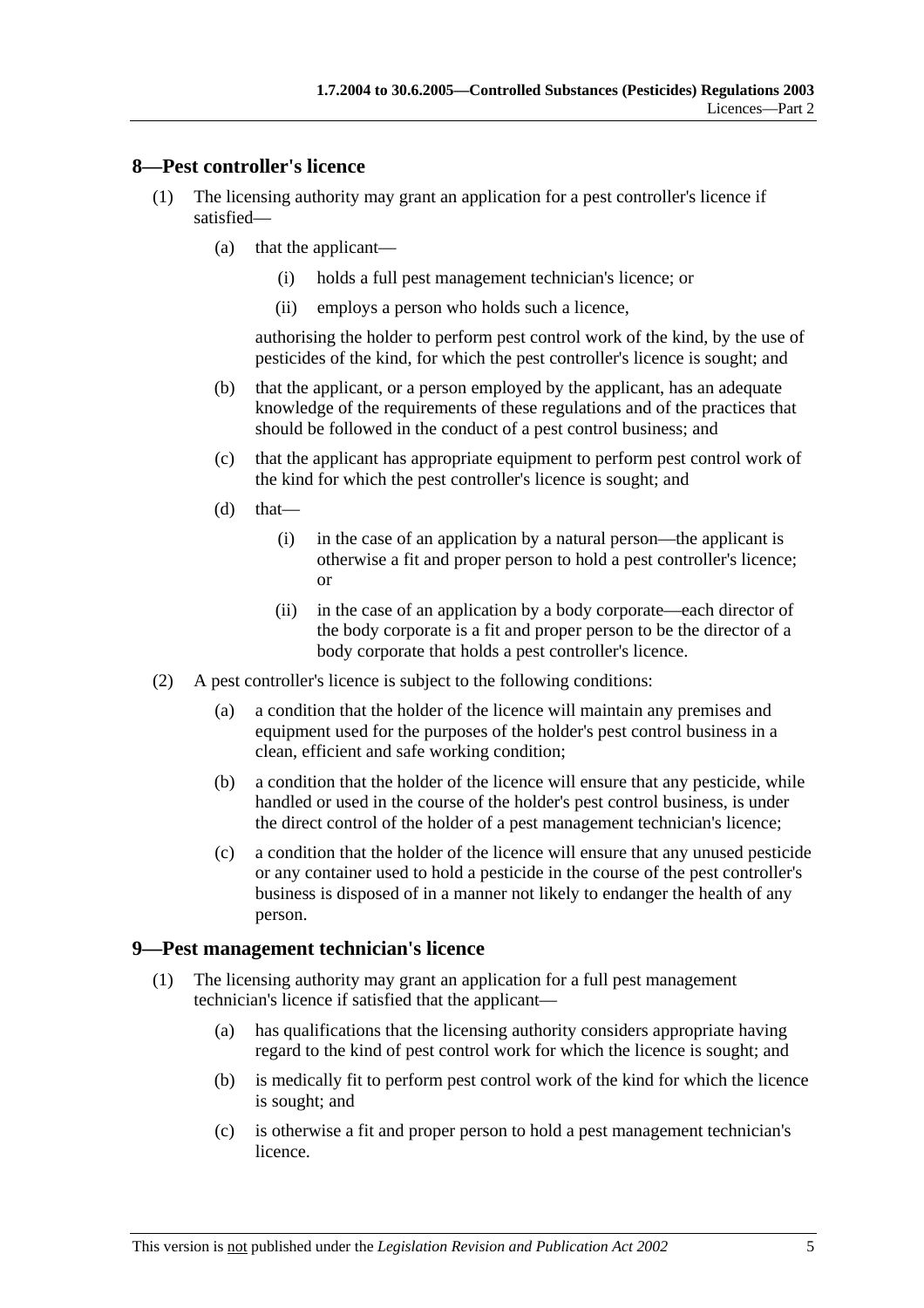- (2) A person who does not have the qualifications required for the grant of a full pest management technician's licence may apply to the licensing authority for a limited pest management technician's licence.
- (3) The licensing authority may grant an application for a limited pest management technician's licence if—
	- (a) the applicant gives to the licensing authority an undertaking that the applicant will, as soon as practicable after the grant of the licence, commence an appropriate course of instruction or training approved by the licensing authority to obtain the qualifications required for the grant of a full pest management technician's licence; and
	- (b) the licensing authority is satisfied that the applicant—
		- (i) is employed by a pest controller to perform pest control work under the supervision of the holder of a full pest management technician's licence; and
		- (ii) is medically fit to perform pest control work of the kind for which the licence is sought; and
		- (iii) is otherwise a fit and proper person to be licensed as a pest management technician.
- (4) A full pest management technician's licence or limited pest management technician's licence is subject to the following conditions:
	- (a) a condition that the holder of the licence will, while using pesticides, wear protective clothing sufficient to prevent contamination of the holder;
	- (b) a condition that the holder of the licence will keep suitable first aid materials available where pesticides are being used by the holder;
	- (c) a condition that the holder of the licence will not handle or use pesticides in a manner dangerous to the health of any person;
	- (d) a condition that the holder of the licence will dispose of any unused pesticide or any container used to hold a pesticide in a manner not likely to endanger the health of any person;
	- (e) a condition that the holder of the licence will, if a spillage of pesticides occurs, clean and decontaminate the area in which the spillage occurred in a manner approved by the licensing authority;
	- (f) a condition that the holder of the licence will submit to such medical examinations as the licensing authority considers necessary to monitor exposure of the holder to pesticides;
	- (g) a condition that the holder of the licence will submit to such assessments as the licensing authority considers necessary to ensure that the holder maintains an adequate knowledge of pest control work and pesticides of the kind authorised by the licence.
- (5) A limited pest management technician's licence is subject to a condition that the holder of the licence will not make recommendations or give advice to any person concerning the use of pesticides.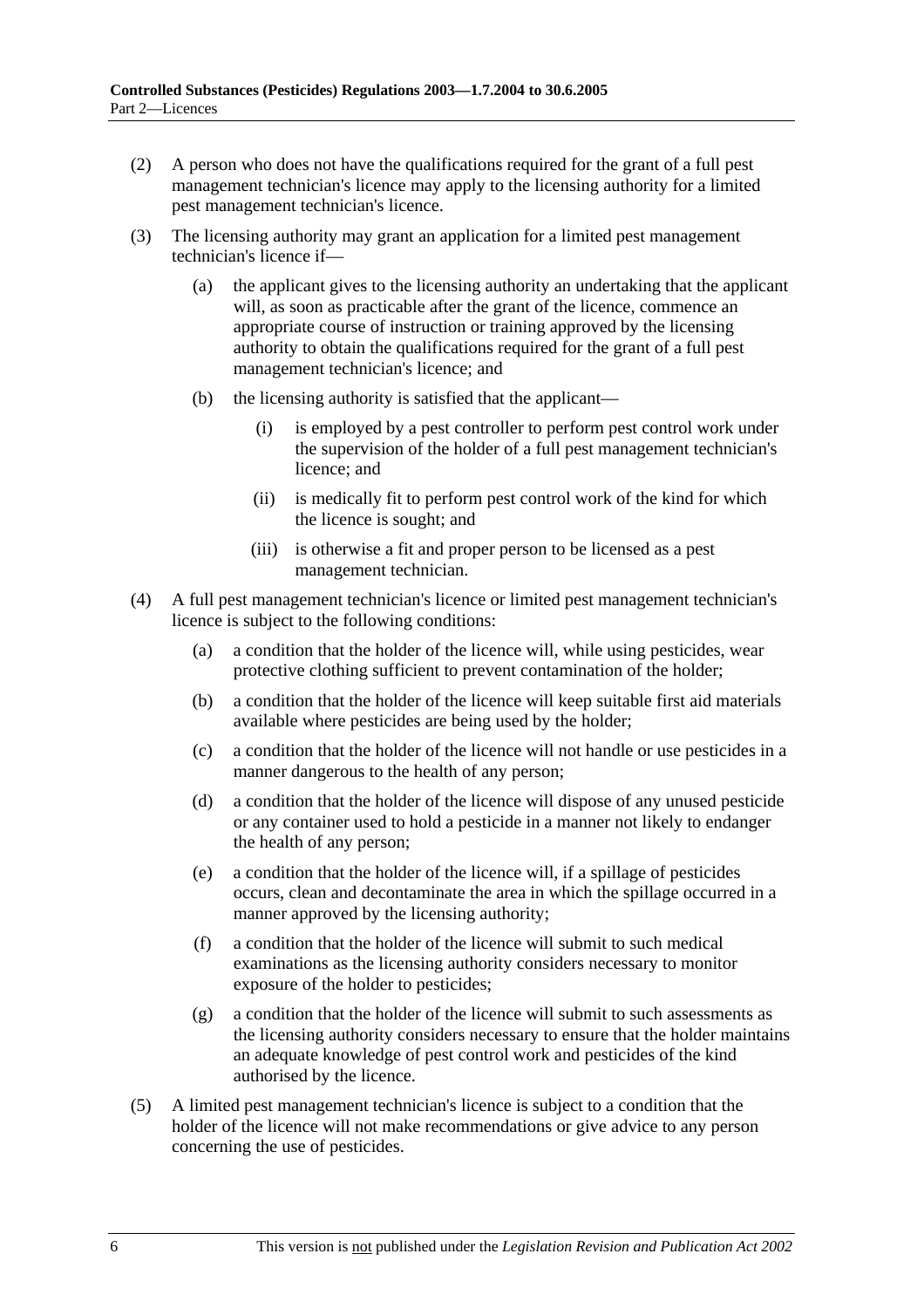(6) An application for a pest management technician's licence cannot be made except by, or on behalf of, a natural person.

### **10—Conditions of licence**

- (1) A licence under these regulations is subject to—
	- (a) such conditions as are imposed by these regulations; and
	- (b) such other conditions as the licensing authority thinks fit to impose and specifies in the licence or by notice in writing given personally or by post to the holder of the licence.
- (2) The holder of a licence under these regulations must not contravene or fail to comply with a condition of the licence.

Maximum penalty: \$5 000.

Expiation fee: \$315.

#### **11—Term and renewal of licence**

- (1) A pest controller's licence or full pest management technician's licence expires on 30 June following the date of its grant and may, on application made to the licensing authority before the expiry of the licence, be renewed for successive terms of 12 months.
- (2) A limited pest management technician's licence expires—
	- (a) on the first anniversary of the date of its grant; or
	- (b) in the case of a licence that has been renewed—
		- (i) on the first anniversary of the date of its renewal; or
		- (ii) if the licensing authority has extended the term of the licence—at the end of the period of extension.
- (3) The licensing authority may, on application made by the holder of a limited pest management technician's licence before the expiry of the licence, extend the term of the licence for a period not exceeding 6 months if, in the opinion of the licensing authority, it is fair in the circumstances of the particular case to allow the holder of the licence further time to do whatever is necessary for the holder to qualify for the grant of a full pest management technician's licence.
- (4) A limited pest management technician's licence may be renewed once by the licensing authority on application made before the expiry of the licence.

#### **12—Exemptions**

- (1) The licensing authority may exempt a person from the obligation to hold a licence under these regulations on such conditions as the licensing authority thinks fit.
- (2) The licensing authority may, by notice in writing given personally or by post to a person granted an exemption under this regulation, vary or revoke the exemption.
- (3) The licensing authority must not grant or vary an exemption unless satisfied that pest control work performed in compliance with the conditions of the exemption as granted or varied will not entail any significant risk to public health or the environment.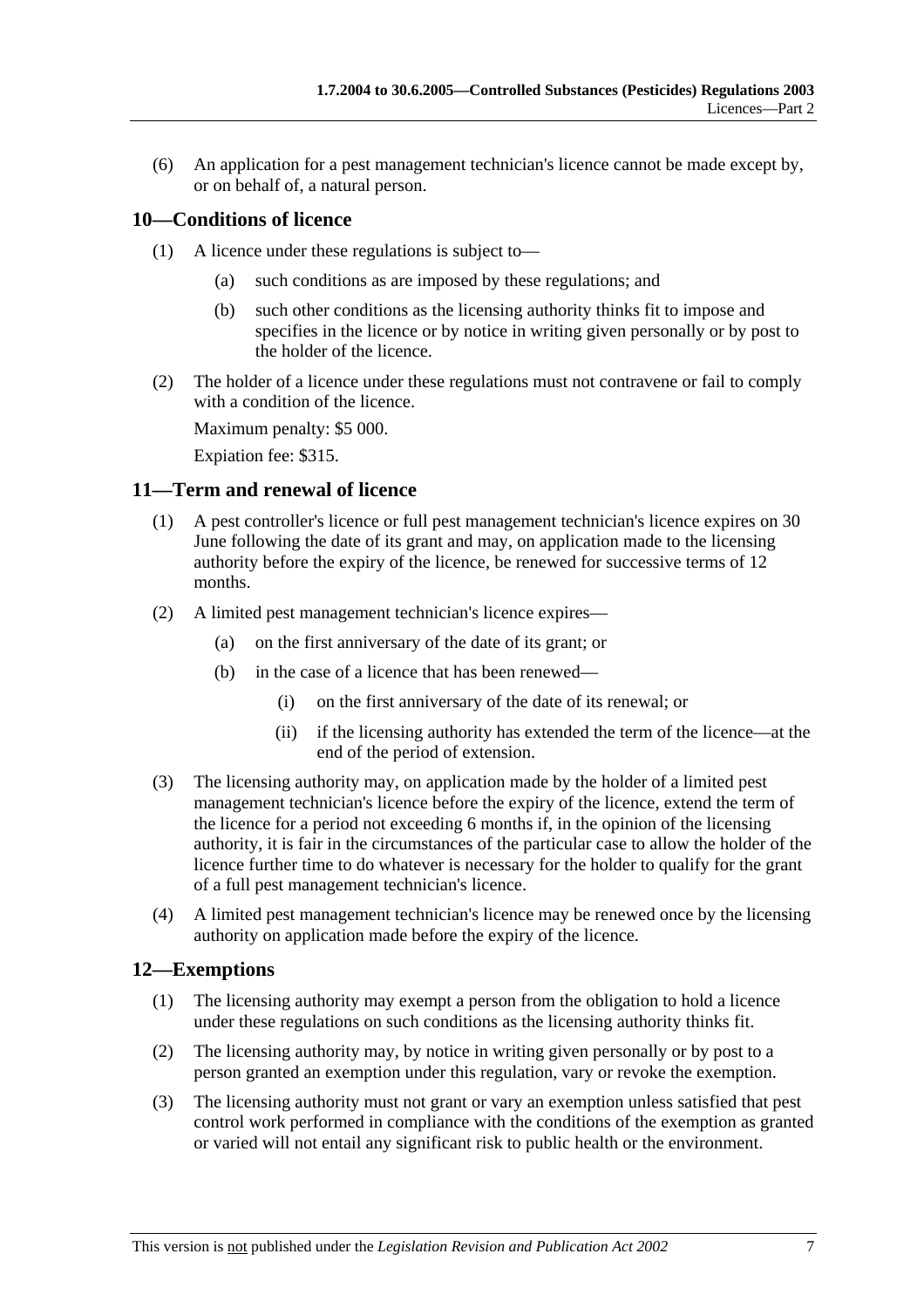(4) A person who contravenes, or fails to comply with, a condition of an exemption under this regulation is guilty of an offence.

Maximum penalty: \$5 000.

Expiation fee: \$315.

#### **13—Variation of licence**

- (1) The licensing authority may, by notice in writing given personally or by post to the holder of a licence under these regulations—
	- (a) vary the licence to extend or limit the kind of pest control work authorised by, or the kind of pesticides that may be used pursuant to, the licence; or
	- (b) vary or revoke a condition of the licence imposed by the licensing authority, or impose a further condition on the licence.
- (2) The powers conferred by subregulation (1) may be exercised—
	- (a) on the application of the holder of the licence; or
	- (b) if the licensing authority is of the opinion that there are proper reasons for doing so.

#### **14—Suspension or cancellation of licence**

The licensing authority may, by notice in writing given personally or by post to the holder of a licence under these regulations, suspend or cancel the licence if satisfied—

- (a) that the holder made a false statement or furnished false information in applying for the grant, renewal or variation of the licence; or
- (b) that the holder has been found guilty of an offence against the Act or these regulations or any other law relating to pesticides (including a law of another State or a Territory); or
- $(c)$  that—
	- (i) in the case of a licence held by a natural person—
		- (A) the holder's health will be seriously endangered if he or she continues to perform pest control work of the kind authorised by the licence; or
		- (B) the holder is no longer competent to perform pest control work of the kind authorised by the licence; or
		- (C) the holder is for any other reason no longer a fit and proper person to hold the licence; or
	- (ii) in the case of a pest controller's licence held by a body corporate—a director of the body corporate is no longer a fit and proper person to be the director of a body corporate that holds a pest controller's licence.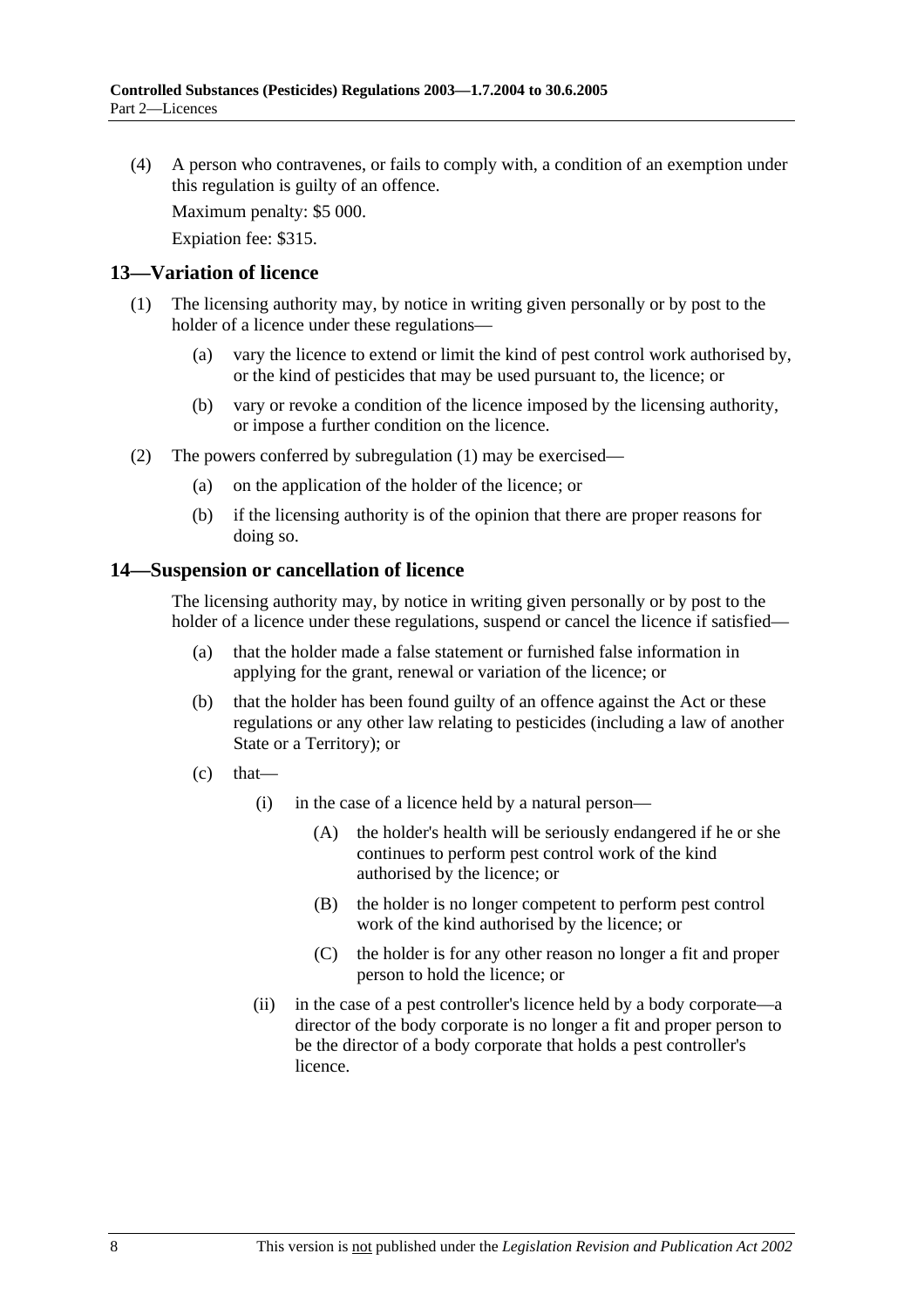## **15—Right of appeal**

- (1) The following appeals may be made to the Administrative and Disciplinary Division of the District Court:
	- (a) an applicant for a licence under these regulations may appeal against a decision of the licensing authority—
		- (i) to refuse to grant the licence; or
		- (ii) to impose particular conditions on the licence;
	- (b) a person who holds or formerly held a licence under these regulations may appeal against a decision of the licensing authority—
		- (i) to suspend or cancel the licence; or
		- (ii) to vary the licence; or
		- (iii) to impose or vary particular conditions on the licence.
- (2) Subject to this regulation, an appeal must be instituted within 1 month of the making of the decision appealed against.
- (3) The licensing authority must, on application by a person seeking to appeal a decision of the licensing authority, state in writing the reasons for the decision.
- (4) If the reasons of the licensing authority are not given in writing at the time of making a decision and the person affected by the decision, within 1 month of the making of the decision, requires the licensing authority to state the reasons in writing, the time for instituting an appeal runs from the time when the person receives the written statement of those reasons.

# **Part 3—Duties of pest controllers and pest management technicians**

### **16—Storage of pesticides**

- (1) A pest controller must ensure that a pesticide stored in the course of the pest controller's business is kept in a prescribed container that—
	- (a) is kept securely closed; and
	- (b) is housed in a structure that—
		- (i) is roofed; and
		- (ii) has a floor impervious to water; and
		- (iii) is adequately ventilated; and
		- (iv) is locked when unattended; and
		- (v) has an adequate supply of water available to wash any spillage of pesticide that may occur; and
		- (vi) is so situated or constructed that a spillage of pesticide cannot drain into a water supply or watercourse or soak into the soil.

Maximum penalty: \$2 500.

Expiation fee: \$210.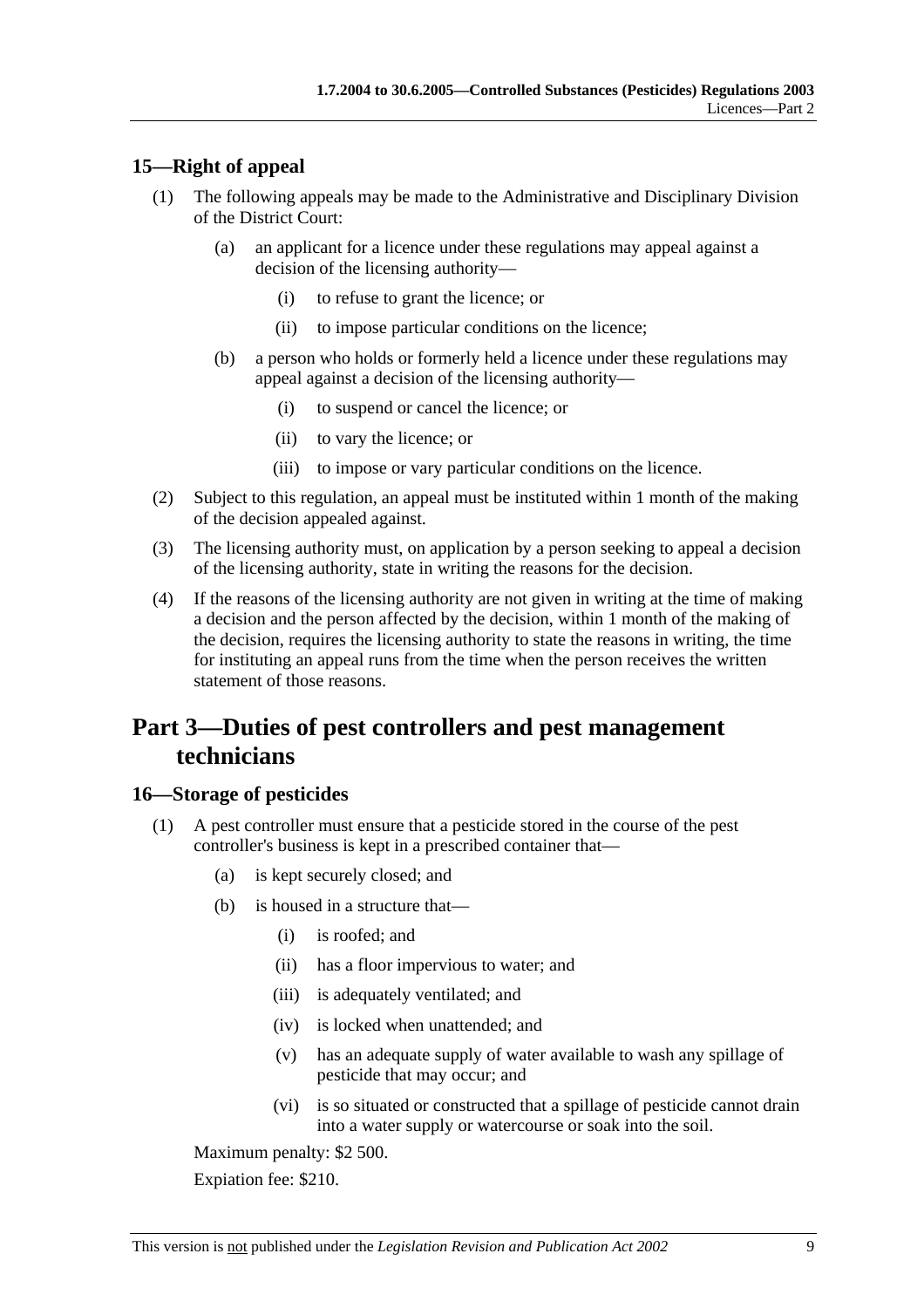(2) In this regulation—

*prescribed container* means—

- (a) a container that bears an approved label; or
- (b) a container of a kind approved by the licensing authority for the purposes of this regulation.

### **17—Transport of pesticides**

- (1) A pest controller must ensure that the following provisions are complied with in relation to the transport of a pesticide in the course of the pest controller's business:
	- (a) the pesticide must be transported in a securely closed container that—
		- (i) in the case of a pesticide registered under the Agvet Code—bears the approved label for containers of that pesticide; or
		- (ii) in the case of a pesticide that is not registered under the Agvet Code but is the subject of a Part 7 permit—bears a label that contains adequate instructions relating to the matters referred to in section  $14(3)(g)$  of the Agvet Code;
	- (b) the pesticide must not be left in an unattended vehicle unless the vehicle has an enclosed storage facility that forms part of or is securely fixed to the structure of the vehicle and the pesticide is kept securely locked in that storage facility;
	- (c) the driving compartment of the vehicle used to transport the pesticide must be separated from the pesticide storage area by a gas-tight barrier.

Maximum penalty: \$2 500.

Expiation fee: \$210.

- (2) Subregulation (1)(a) does not apply if pesticide is transported in a securely closed spray tank that—
	- (a) forms part of or is securely fixed to the structure of the vehicle being used to transport the pesticide; and
	- (b) is prominently marked with—
		- (i) the word "CAUTION" or "POISON" or any other warning approved by the licensing authority; and
		- (ii) the name of the pesticide.

#### **18—Compliance with prescribed standards and codes of practice**

 (1) A pest controller must ensure that the requirements of the prescribed standards and codes of practice are complied with in relation to pest control work carried out in the course of the pest controller's business.

Maximum penalty: \$5 000.

Expiation fee: \$315.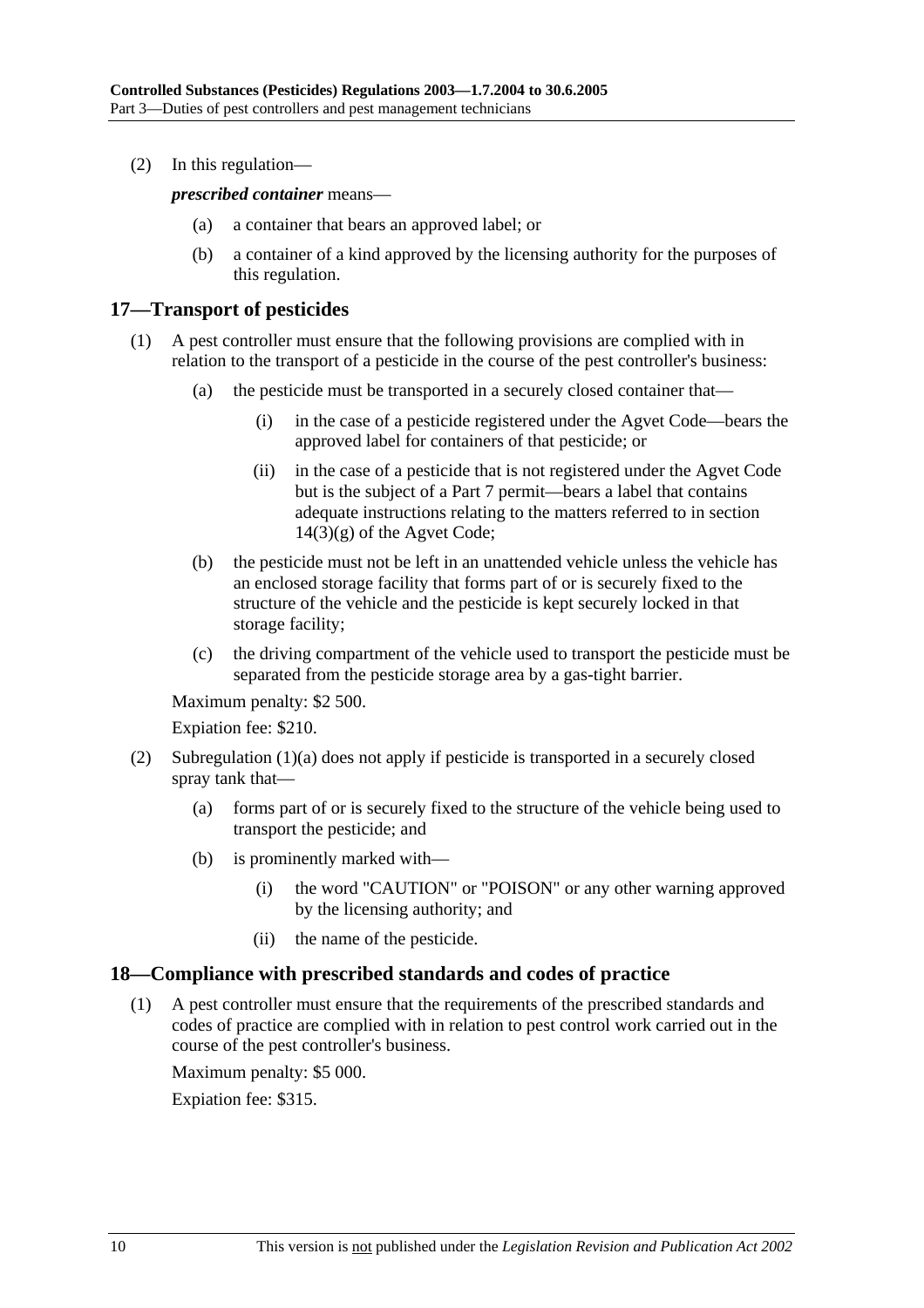(2) A pest management technician must perform pest control work in accordance with the prescribed standards and codes of practice.

Maximum penalty: \$5 000.

Expiation fee: \$315.

- (3) For the purposes of this regulation, the prescribed standards and codes of practice are—
	- (a) AS 3660.1—2000 published by Standards Australia as amended from time to time; and
	- (b) AS 3660.2—2000 published by Standards Australia as amended from time to time; and
	- (c) *South Australian Health Commission Code of Practice for Diluting Pesticides from a Water Supply* published by the South Australian Health Commission on 19 May 1988 (*Gazette 30.6.2004 p1280*) as amended from time to time; and
	- (d) *South Australian Health Commission Termiticides (Safe Use) Code of Practice* published by the South Australian Health Commission on 19 May 1988 (*Gazette 19.5.1988 p1285*) as amended from time to time.

### **19—Compliance with Agvet Code**

- (1) A pest controller must, in relation to a pesticide registered under the Agvet Code, ensure that—
	- (a) the directions stated on the approved label for the container for the pesticide are complied with in relation to the handling or use of the pesticide in the course of the pest controller's business; and
	- (b) the pesticide is not used in the course of the pest controller's business for a purpose not stated on the approved label,

unless the pesticide is the subject of a Part 7 permit.

Maximum penalty: \$5 000.

Expiation fee: \$315.

- (2) A pest controller must, in relation to a pesticide that is the subject of a Part 7 permit, ensure that—
	- (a) the conditions of the permit are complied with in relation to the handling or use of the pesticide in the course of the pest controller's business; and
	- (b) the pesticide is not used in the course of the pest controller's business for a purpose not authorised by the permit.

Maximum penalty: \$5 000.

Expiation fee: \$315.

- (3) A pest management technician—
	- (a) must perform pest control work using a pesticide that is registered under the Agvet Code in accordance with the directions stated on the approved label for the container for the pesticide; and
	- (b) must not use the pesticide for a purpose not stated on the approved label,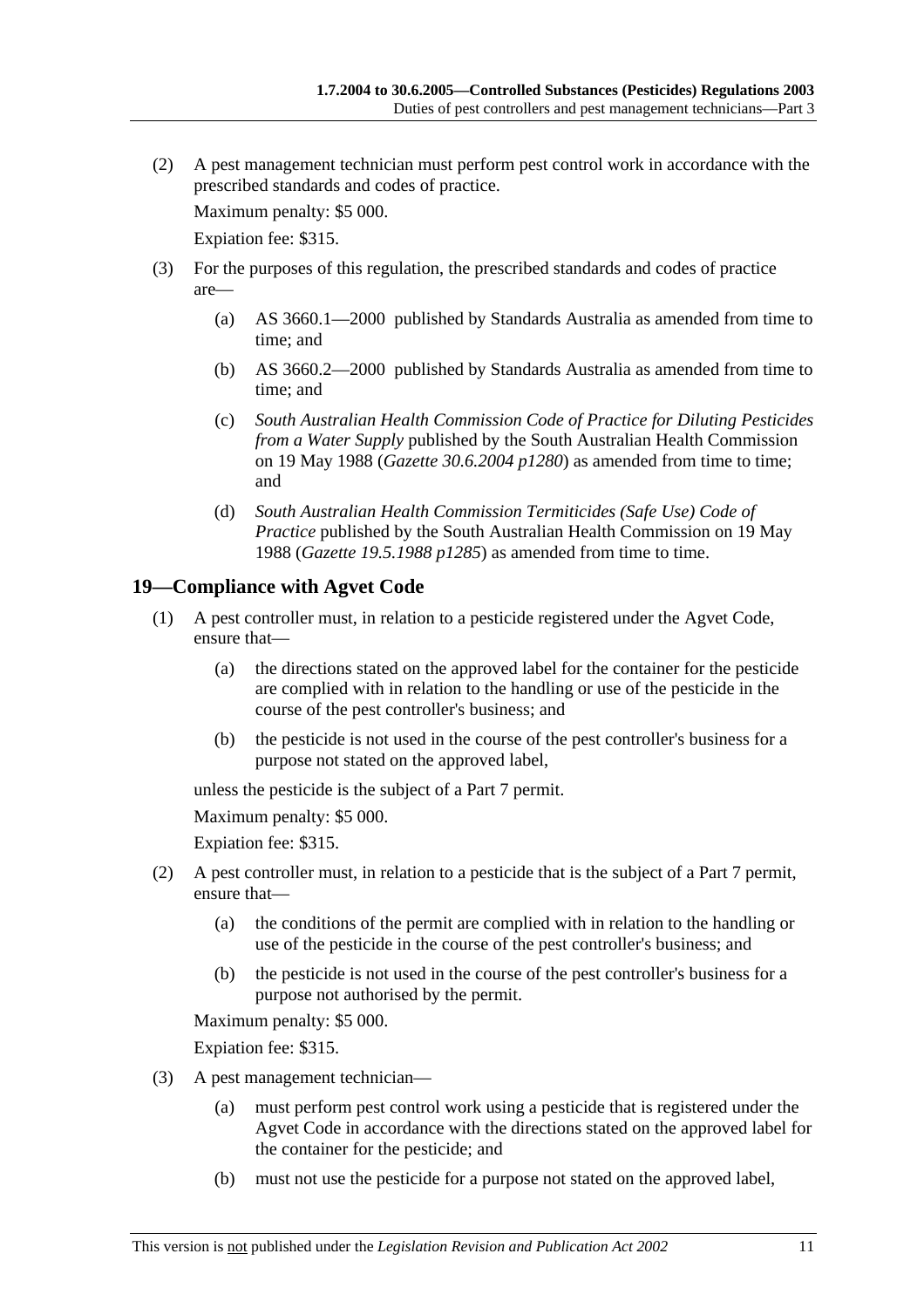unless the pesticide is the subject of a Part 7 permit.

Maximum penalty: \$5 000.

Expiation fee: \$315.

- (4) A pest management technician—
	- (a) must perform pest control work using a pesticide that is the subject of a Part 7 permit in accordance with the conditions of the permit; and
	- (b) must not use the pesticide for a purpose not authorised by the permit.

Maximum penalty: \$5 000.

Expiation fee: \$315.

#### **20—Reporting of certain spillages of pesticide**

If a person who holds a licence under these regulations observes a spillage of pesticide that, because of its magnitude or location, or because of the toxicity of the pesticide involved—

- (a) requires assistance to be managed; or
- (b) is such that it may have an immediate impact on the environment or the health or safety of members of the public,

the person must immediately report the spillage to the licensing authority or a police officer.

Maximum penalty: \$5 000.

Expiation fee: \$315.

#### **21—Records to be kept by pest controllers**

- (1) A pest controller must, in relation to each pest management technician employed in the pest controller's business, keep a record of—
	- (a) the technician's name and address; and
	- (b) the technician's date of birth; and
	- (c) the date on which the technician commenced employment with the pest controller; and
	- (d) the date on which the technician ceased employment with the pest controller; and
	- (e) the pesticides handled or used by the technician in the course of that employment.

Maximum penalty: \$2 500.

Expiation fee: \$210.

 (2) A pest controller must, within 28 days after a pest management technician ceases to be employed in the pest controller's business, forward a copy of the records kept under subregulation (1) to the licensing authority.

Maximum penalty: \$2 500.

Expiation fee: \$210.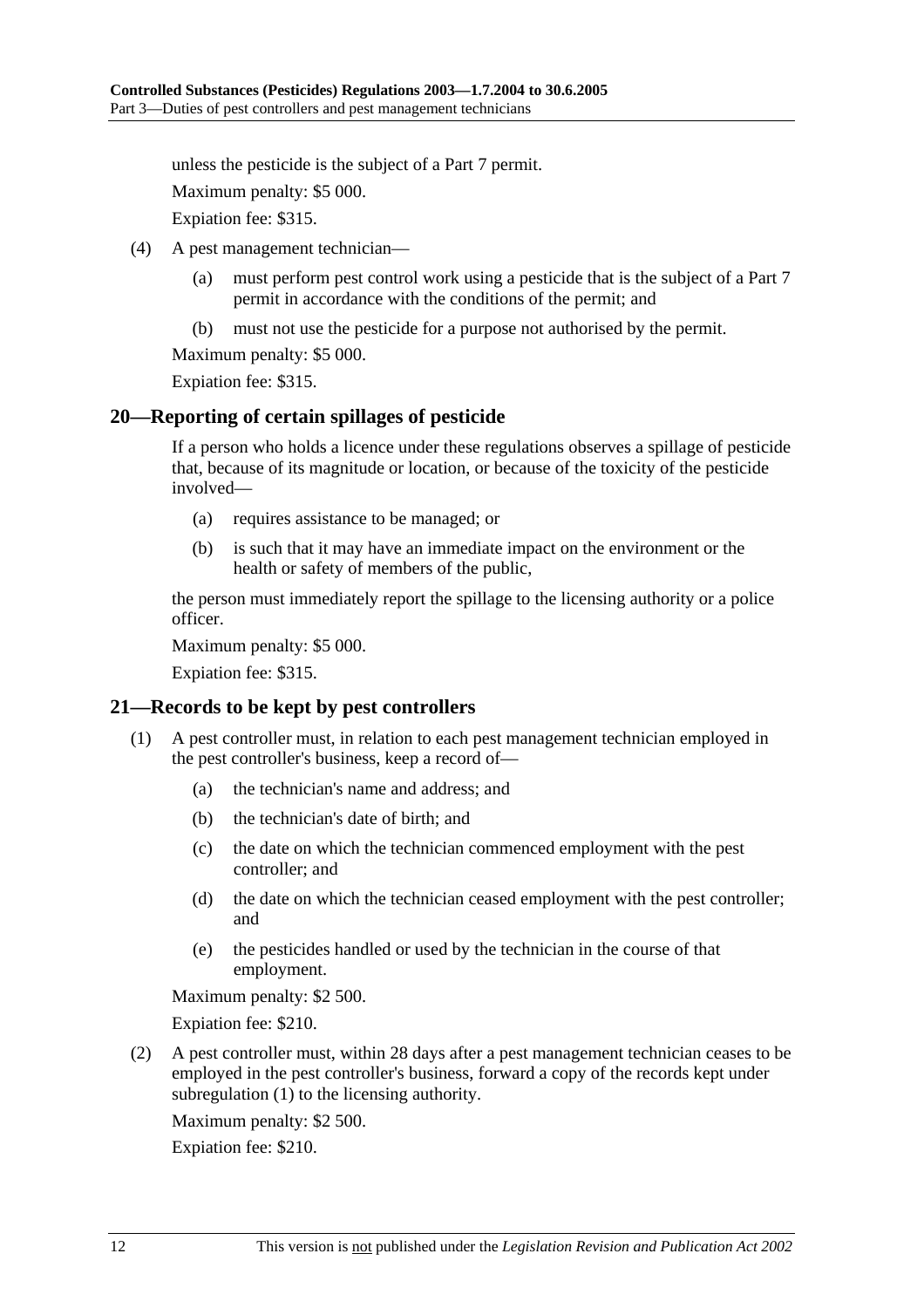(3) A pest controller must retain a record kept under subregulation (1) for 7 years after the date of the last entry made in it.

Maximum penalty: \$2 500.

Expiation fee: \$210.

- (4) A pest controller must, in relation to each application of pesticide in the course of the pest controller's business, keep a record of—
	- (a) the date, time and location of the application; and
	- (b) the name and quantity of the pesticide applied; and
	- (c) the name of the pest management technician who applied the pesticide; and
	- (d) the proximity of other people to the area where the pesticide was applied; and
	- (e) in the case of a pesticide applied outdoors—the prevailing weather conditions in the area where the pesticide was applied; and
	- (f) in the case of a termiticide applied to a site before or during the construction of a building—
		- (i) the total surface area of the land or building treated with the termiticide; and
		- (ii) the name and principal place of business of the supplier of the termiticide.

Maximum penalty: \$2 500.

Expiation fee: \$210.

 (5) A pest controller must retain a record kept under subregulation (4) for 7 years after the date it was made.

Maximum penalty: \$2 500.

Expiation fee: \$210.

 (6) A pest controller must, on request by the licensing authority in writing, provide the licensing authority with specified information contained in a record kept under this regulation within the time specified in the request.

Maximum penalty: \$2 500.

Expiation fee: \$210.

### **22—Duty of holder of pest controller's licence to notify change of business name or address**

The holder of a pest controller's licence must, within 14 days of any change in—

- (a) any business name under which the holder carries on the pest control business; or
- (b) the holder's business or registered address,

give the licensing authority written notice of the change.

Maximum penalty: \$250.

Expiation fee: \$80.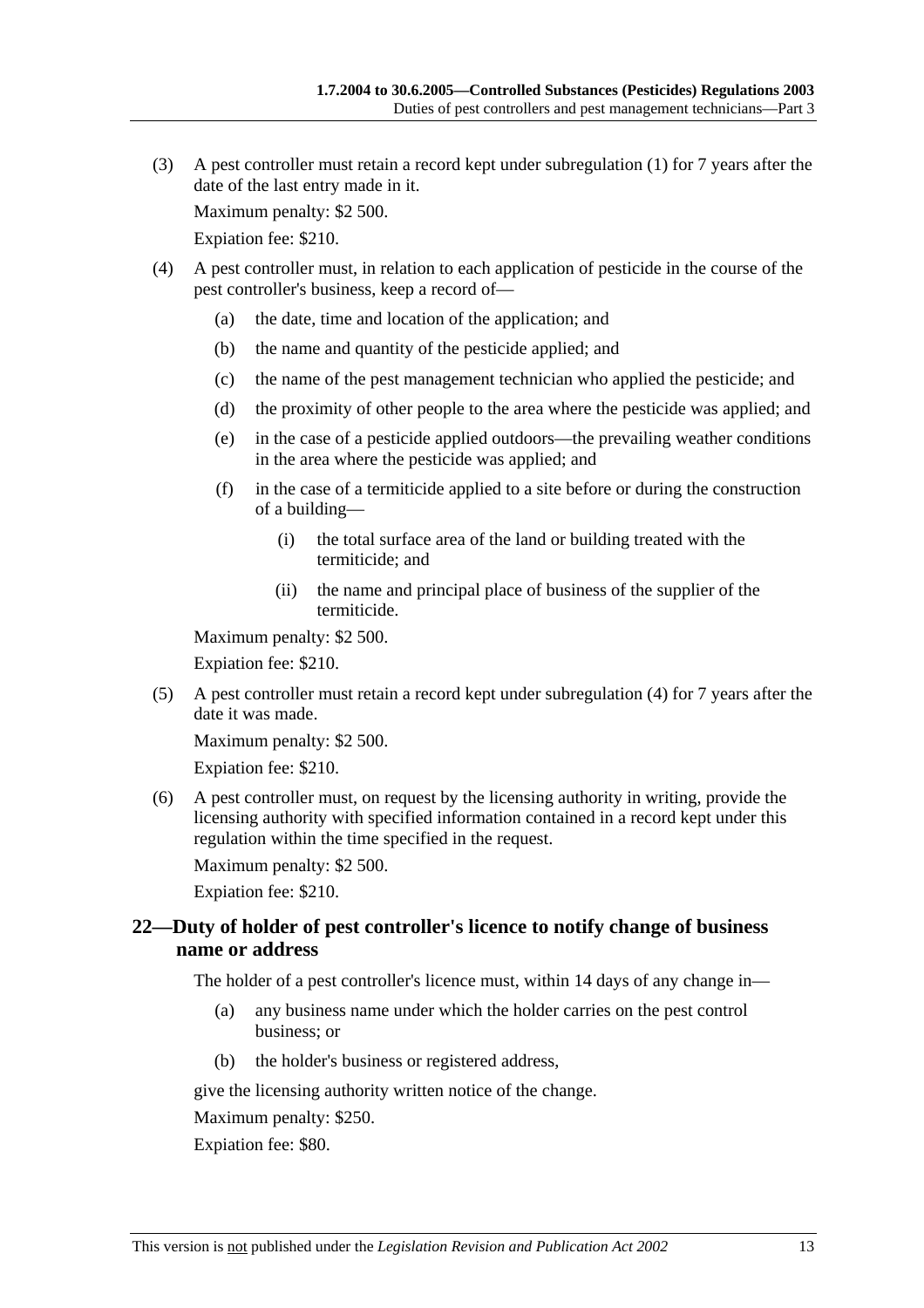### **23—Duty of holder of limited pest management technician's licence to notify change or cessation of employment**

The holder of a limited pest management technician's licence must, within 14 days of—

- (a) changing employment from one pest controller to another; or
- (b) ceasing to be employed as a pest management technician,

give the licensing authority written notice of the change or cessation of employment. Maximum penalty: \$250.

Expiation fee: \$80.

# **Part 4—Miscellaneous**

#### **24—Applications**

- (1) An application under these regulations must—
	- (a) be made in a manner and form approved by the licensing authority; and
	- (b) be accompanied by the appropriate fee set out in Schedule 1.
- (2) A person who makes an application under these regulations must, if the licensing authority so requires—
	- (a) provide the licensing authority with specified information to enable the licensing authority to determine the application; and
	- (b) verify, by statutory declaration, information furnished for the purposes of the application.

#### **25—False or misleading statement**

A person must not make a statement that is false or misleading in a material particular (whether by reason of the inclusion or omission of any particular) in any information provided under these regulations.

Maximum penalty: \$5 000.

# **Schedule 1—Fees**

| 1 | On application for the issue of a pest controller's licence that is to take effect<br>in— |          |  |  |
|---|-------------------------------------------------------------------------------------------|----------|--|--|
|   | July                                                                                      | \$217.00 |  |  |
|   | August                                                                                    | \$201.00 |  |  |
|   | September                                                                                 | \$186.00 |  |  |
|   | October                                                                                   | \$169.00 |  |  |
|   | November                                                                                  | \$154.00 |  |  |
|   | December                                                                                  | \$138.00 |  |  |
|   | January                                                                                   | \$122.00 |  |  |
|   | February                                                                                  | \$106.00 |  |  |
|   |                                                                                           |          |  |  |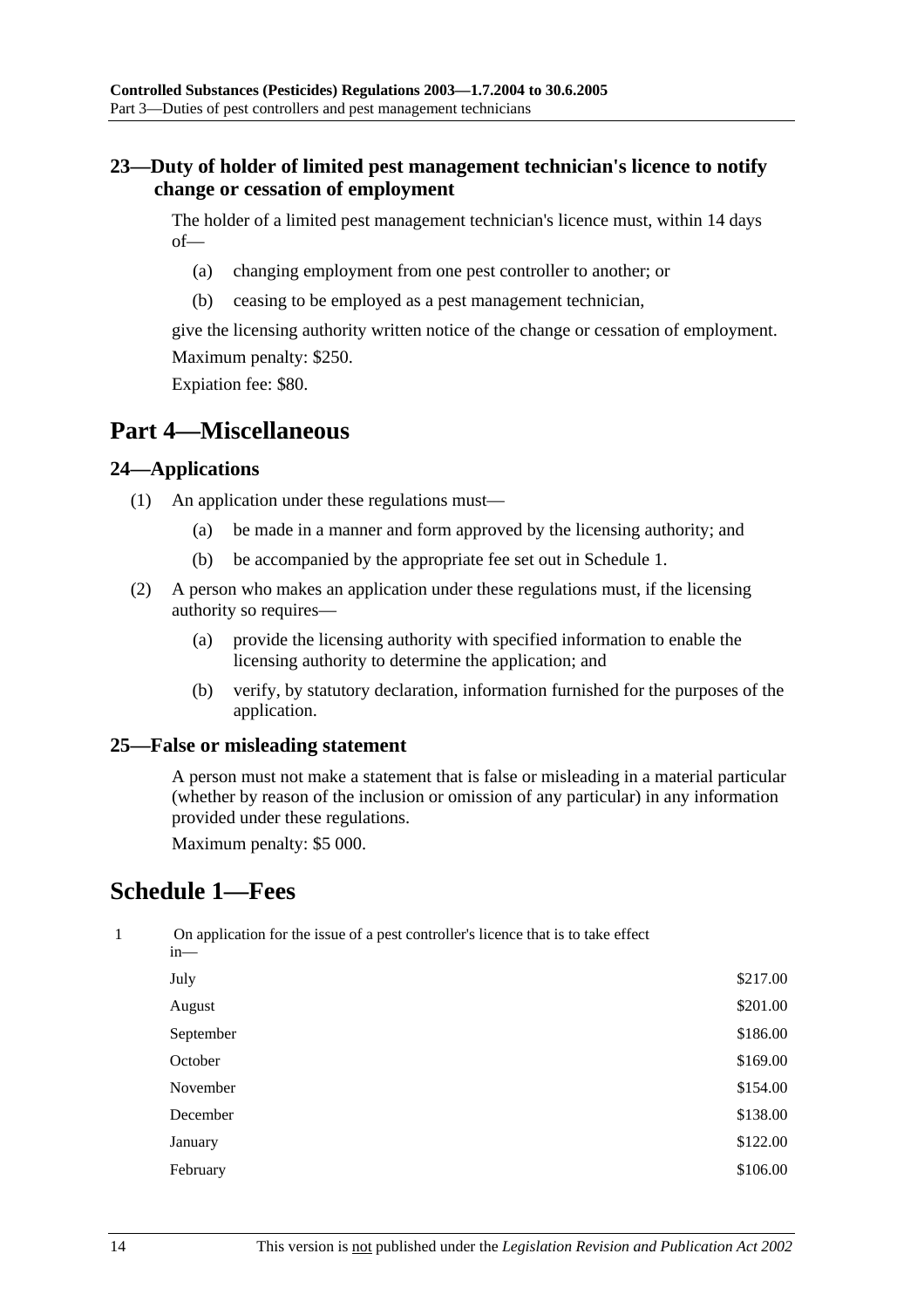|   | March                                                                                                     | \$90.50  |  |  |
|---|-----------------------------------------------------------------------------------------------------------|----------|--|--|
|   | April                                                                                                     | \$74.50  |  |  |
|   | May                                                                                                       | \$59.00  |  |  |
|   | June                                                                                                      | \$43.00  |  |  |
| 2 | On application for the issue of a full pest management technician's licence that<br>is to take effect in- |          |  |  |
|   | July                                                                                                      | \$53.50  |  |  |
|   | August                                                                                                    | \$49.75  |  |  |
|   | September                                                                                                 | \$46.25  |  |  |
|   | October                                                                                                   | \$42.50  |  |  |
|   | November                                                                                                  | \$39.00  |  |  |
|   | December                                                                                                  | \$35.25  |  |  |
|   | January                                                                                                   | \$31.75  |  |  |
|   | February                                                                                                  | \$28.00  |  |  |
|   | March                                                                                                     | \$24.40  |  |  |
|   | April                                                                                                     | \$20.80  |  |  |
|   | May                                                                                                       | \$17.10  |  |  |
|   | June                                                                                                      | \$13.50  |  |  |
| 3 | On application for the issue of a limited pest management technician's licence                            | \$53.50  |  |  |
| 4 | On application for an extension of the term of a limited pest management<br>technician's licence          | \$20.80  |  |  |
| 5 | On application for the renewal of a pest controller's licence                                             | \$217.00 |  |  |
| 6 | On application for the renewal of a pest management technician's licence                                  | \$53.50  |  |  |
|   |                                                                                                           |          |  |  |

# **Schedule 2—Revocation and transitional provisions**

# **Part 1—Revocation of** *Controlled Substances (Pesticide) Regulations 1988*

# **1—Revocation of regulations**

The *Controlled Substances (Pesticide) Regulations 1988* are revoked.

# **Part 2—Transitional provisions**

### **2—Interpretation**

In this clause—

*revoked regulations* means the regulations revoked by clause 1.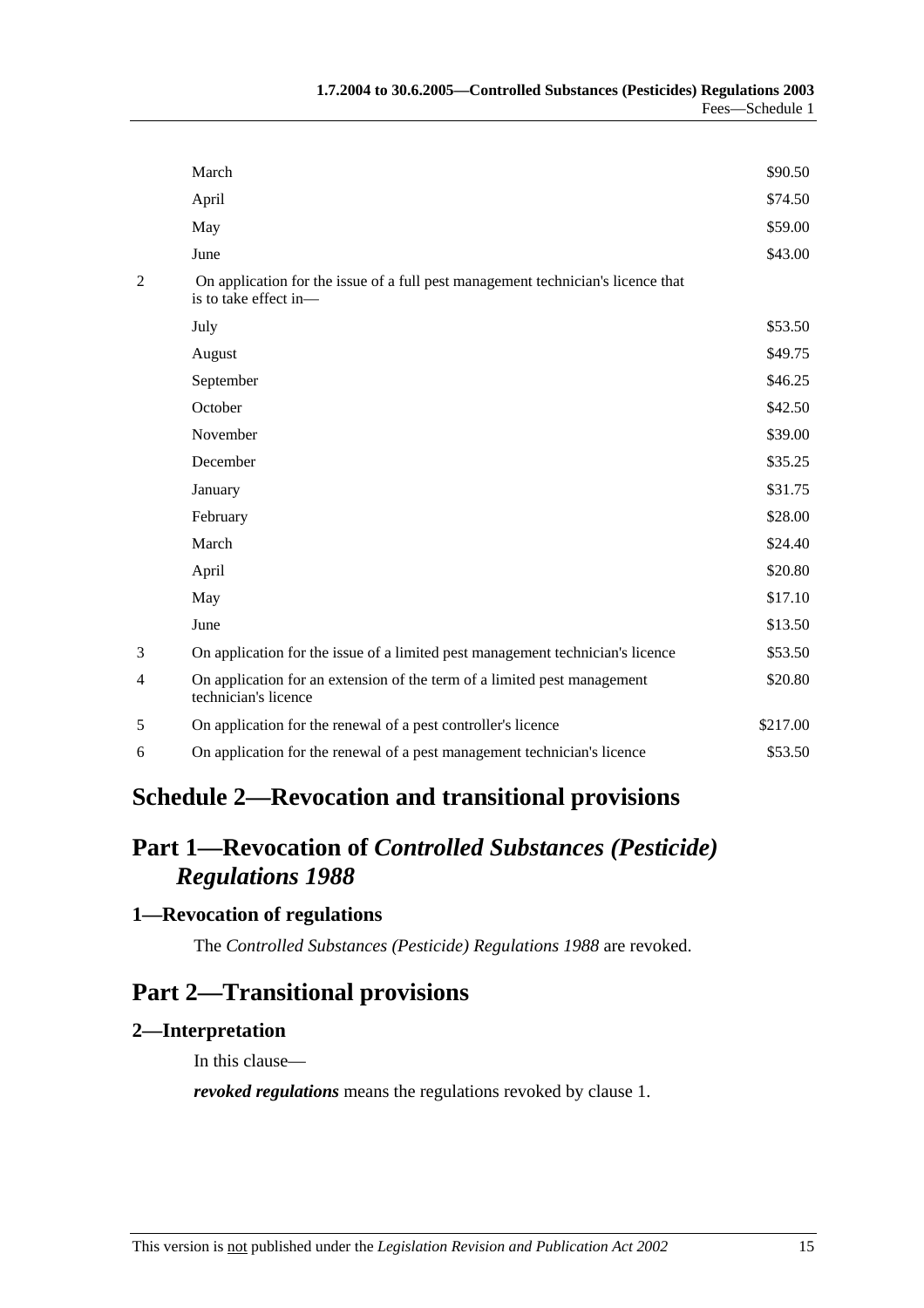### **3—Continuation of licences**

- (1) A pest controller's licence under the revoked regulations in force immediately before the commencement of these regulations continues in force under these regulations, subject to its terms and conditions, as a pest controller's licence under these regulations for the balance of the term for which it was granted or last renewed.
- (2) A pest operator's licence grade 1 under the revoked regulations in force immediately before the commencement of these regulations continues in force under these regulations, subject to its terms and conditions, as a limited pest management technician's licence under these regulations for the balance of the term for which it was granted or last renewed.
- (3) A pest operator's licence grade 2 under the revoked regulations in force immediately before the commencement of these regulations continues in force under these regulations, subject to its terms and conditions, as a limited pest management technician's licence under these regulations for a term expiring on the first anniversary of the commencement of these regulations.
- (4) A pest operator's licence grade 3 under the revoked regulations in force immediately before the commencement of these regulations continues in force under these regulations, subject to its terms and conditions, as a full pest management technician's licence under these regulations for the balance of the term for which it was granted or last renewed.

#### **4—Continuation of exemptions**

An exemption under the revoked regulations in force immediately before the commencement of these regulations continues in force under these regulations, subject to its terms and conditions, as an exemption under these regulations.